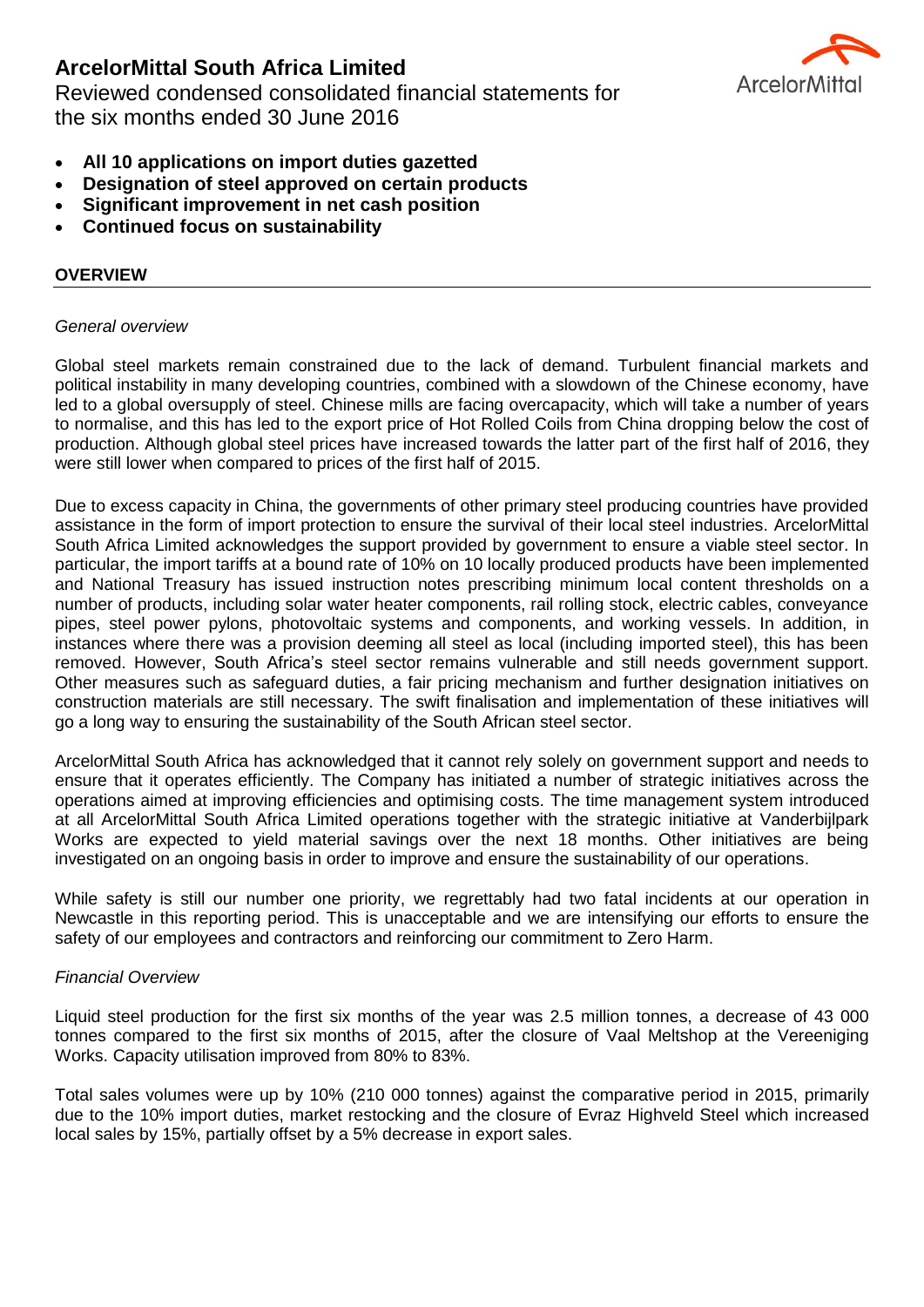

## **OVERVIEW continue**

The headline loss was R458 million, compared to a headline loss of R109 million in the first six months of 2015. EBITDA decreased by R359 million from R641 million to R282 million and the loss before interest and tax decreased by R302 million from a profit of R27 million to a loss of R275 million, primarily due to lower steel prices. The net loss of R450 million is R339 million more than the net loss of R111 million for the six months ended June 2015.

Cash generated from operations was R592 million, compared to utilisation of R727 million in the corresponding period last year, which was primarily driven by better working capital management.

The decrease in the net borrowing position from R2 522 million to a net cash position of R1 010 million was due to the successful Rights Issue, which resulted in a cash injection of R4 500 million in January 2016. This was used to repay the ArcelorMittal Holdings AG loan and for capital expenditure to maintain operations.

#### **Six months ended Year ended Year ended 30 June 2016** 30 June 2015 31 December 2015 31 December 2015 **Reviewed** Reviewed Muaudited Audited Audited Audited Reviewed Audited **17 006** 16 443 16 14 698 Revenue (R million) 31 141 **6 845** 7 209 6 256 Average net realisable price (R/t)(unaudited) 6 727 **282** 641 (1 450) EBITDA (R million) (809) **126**  $\vert$  315 (691) EBITDA/tonne (R/t) (unaudited) (196) **1.7**  $\begin{array}{|c|c|c|c|c|c|}\n\hline\n\textbf{27} & \textbf{3.9} & \textbf{(9.9)} & \textbf{(9.9)} & \textbf{(BHTDA Margin (%)} \\
\hline\n\textbf{(275)} & \textbf{27} & \textbf{(9.9017)} & \textbf{(Loss)}/\text{profit before interest and tax (R million)} & \textbf{(8.990)}\n\hline\n\end{array}$ **(275)** 27 (9 017) (Loss)/profit before interest and tax (R million) (8 990) **(450)** (111) (8 524) Net loss (R million) (8 635) **(44)** (28) (2 125) Loss per share (cents) (2 152) **(458)** (109) (5 261) Headline loss (R million) (5 370) **(45)** (27) (1 311) Headline loss per share (cents) (1 338) **1 010** (2 522) (2 865) Net cash/(borrowings) (2 865) **Unaudited Information 2 520** 2 563 2 276 Liquid steel production ('000 tonnes) 4 839 **2 242** 2 032 2 099 Steel sales ('000 tonnes) 2 242 **1 795** | | 1 561 | | | 1 478 | | Local | | 3 039 **447**  $\begin{array}{|c|c|c|c|c|} \hline \end{array}$  471  $\begin{array}{|c|c|c|c|c|} \hline \end{array}$  621  $\begin{array}{|c|c|c|c|c|} \hline \end{array}$  - Export  $\begin{array}{|c|c|c|c|c|} \hline \end{array}$  1092  $\overline{238}$   $\overline{252}$   $\overline{199}$  Commercial coke sales ('000 tonnes)  $\overline{451}$ **83** 80 80 69 Capacity utilisation (%) 80 74<br> **80** 0.43 0.53 Lost time injury frequency rate 0.48 **0.90** 0.43 0.53 Lost time injury frequency rate 1 0.48

#### **KEY STATISTICS**

#### **MARKET REVIEW**

#### **International**

Overcapacity in the Chinese steel market and lower steel prices has negatively affected the global steel market. Although steel prices increased towards the latter part of H1 2016, they remained lower than the corresponding period last year. The slow growth of the Chinese economy and a policy shift towards consumer-driven economic growth, with subdued construction activities, continue to affect steel demand negatively. Despite weak economic growth in sub-Saharan Africa, steel demand remains positive, which is largely due to infrastructure-related investments.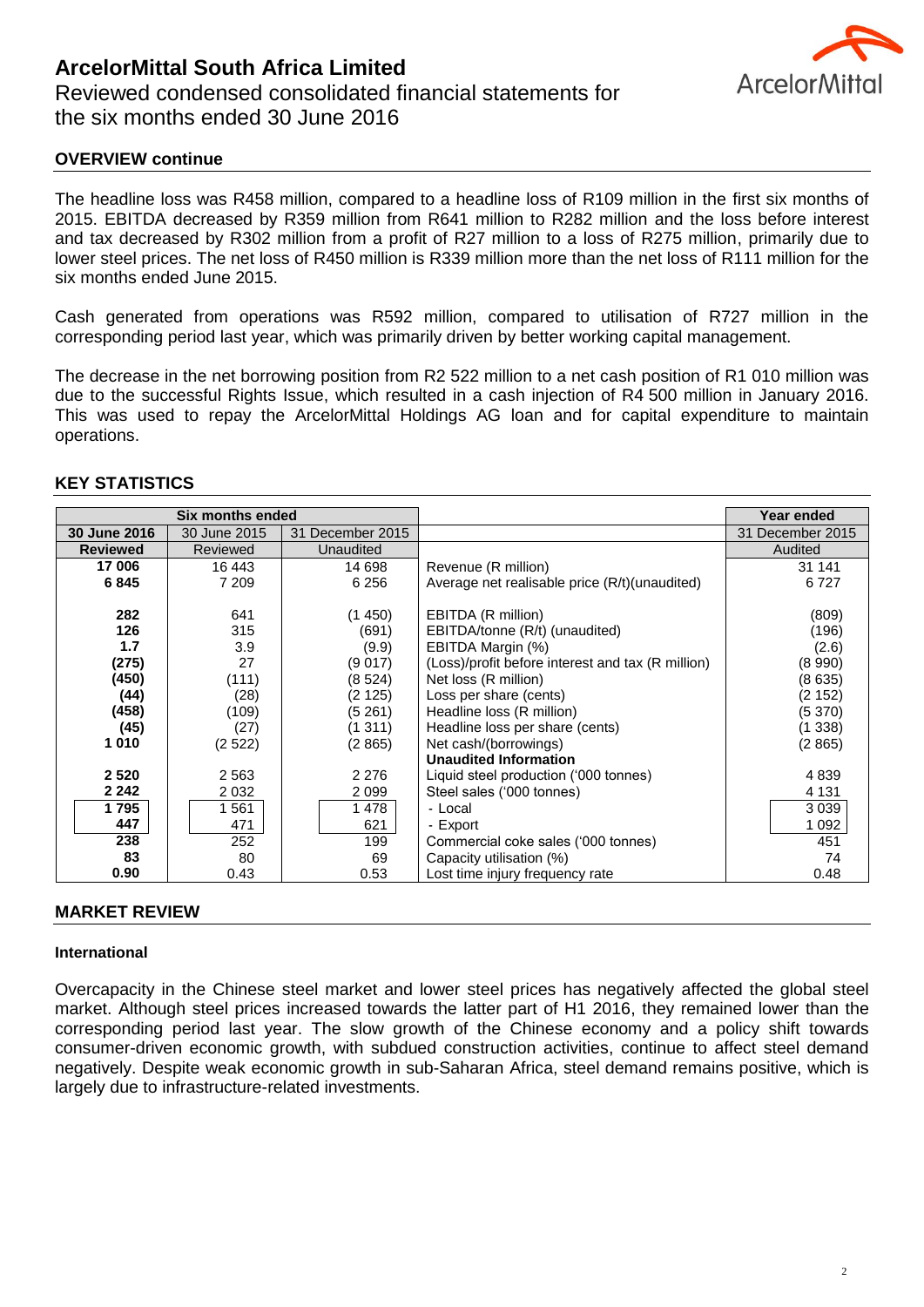Reviewed condensed consolidated financial statements for the six months ended 30 June 2016



#### **MARKET REVIEW continue Domestic**

Key market segments in South Africa - manufacturing, mining and construction in particular - have registered depressed growth figures into 2016. Limited infrastructure-related investments and reduced housing development have negatively affected the steel industry. High operational costs, coupled with the continued influx of cheap imports, remain a challenge.

# **FINANCIAL REVIEW**

## **Six months ended 30 June 2016 compared to six months ended 30 June 2015 (reviewed)**

Revenue increased 3% to R17 006 million following a 10% increase in sales volumes. Local shipments increased by 15% while exports were down by 5%. Flat steel shipments were up 10% and long steel by 12%. In Rand terms, total net realised prices declined by 5% with domestic prices down 5% and exports down 7%. Revenue from the Coke and Chemicals business decreased by 18% to R811 million as a result of lower prices and volumes. For commercial coke, sales volumes and prices decreased by 6% and 14% respectively. Tar sales volumes decreased by 21% and prices decreased by 3%.

Cash costs per tonne of liquid steel produced decreased by 2% from R6 431 to R6 337. Raw materials, consisting of iron ore, coal and scrap, which together account for approximately 45% of costs, decreased by 7% against the comparative period. Consumables and auxiliaries, which account for approximately 30% of costs, have increased by 3%, while fixed costs per tonne increased by 4%. The EBITDA margin decreased from 3.9% to 1.7%.

Liquid steel production was 43 000 tonnes lower (2%), of which long steel production was down by 8% while flat steel was up by 2%. Capacity utilisation improved from 80% to 83%.

The headline loss increased to R458 million, compared to R109 million at the end of June 2015. This was as a result of the following:

- EBITDA was R282 million compared to R641 million in the previous year, due to lower sales prices;
- Financing costs decreased to R362 million, compared to R418 million in the previous comparative period, primarily due to repayment of borrowings using funds generated from the Rights Issue and the devaluation of the Rand which resulted in higher foreign exchange gains; and
- The company's share of profit from equity-accounted investments after taxation decreased by R52 million due to reduced profits from the Macsteel International Holding BV joint venture, due to lower shipping freight income.

## **Six months ended 30 June 2016 compared to six months ended 31 December 2015 (unaudited)**

Revenue increased 16% to R17 006 million following a 9% increase in average net realised prices. Domestic and export prices were up 7% and 10% respectively. Prices for flat steel and long steel were up by 7% and 14% respectively. Total steel shipments were up 7%, with local shipments up by 21% while exports were down by 28%. Shipments for flat products increased by 13% while long products decreased by 3%. Revenue from the Coke and Chemicals business was R811 million, which is relatively consistent with the prior period. This is due to the 20% increase in commercial coke sales volumes offset by an 11% decrease in net realised prices. Tar sales volumes were down 24% while prices increased by 3%.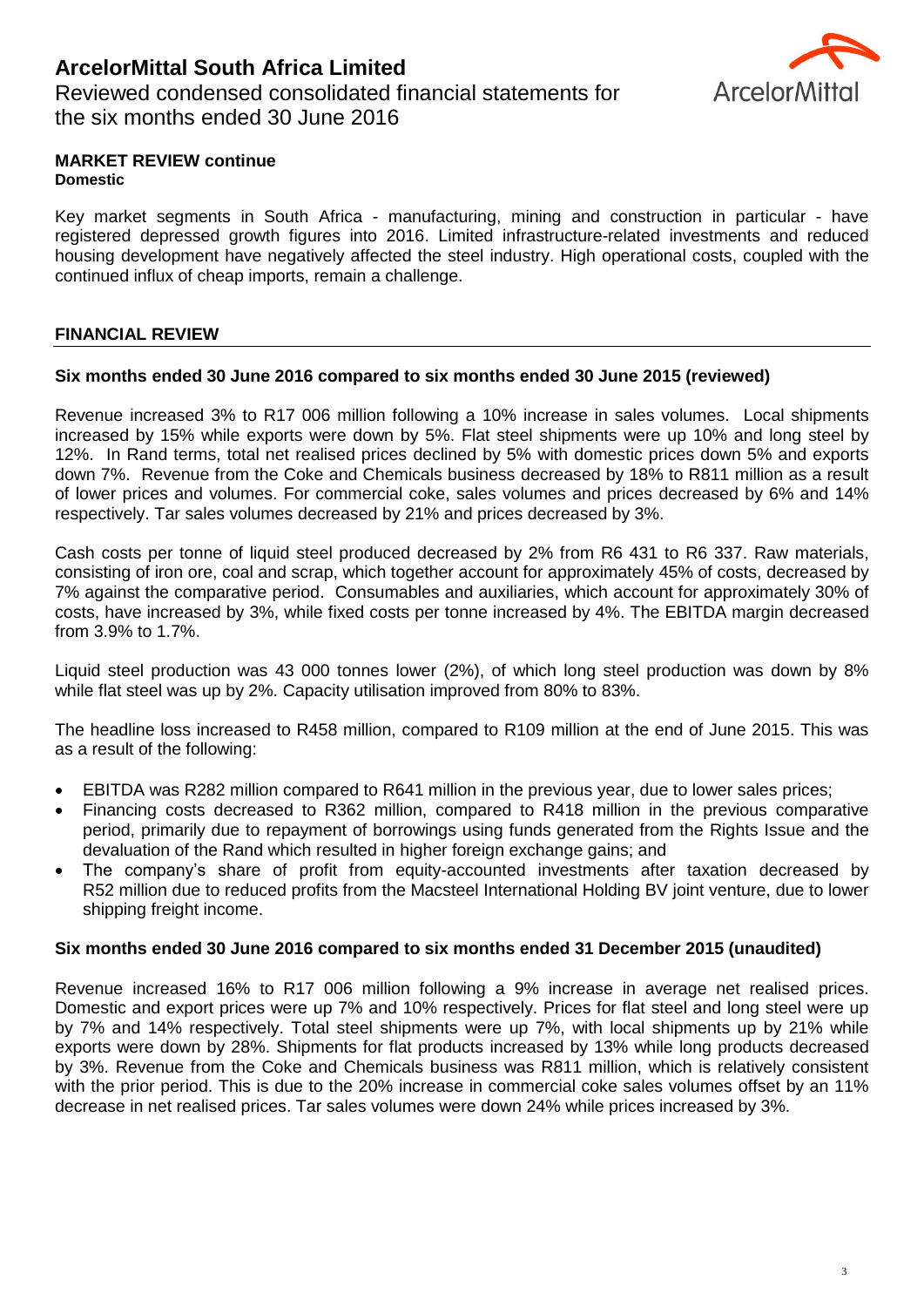

#### **FINANCIAL REVIEW continue**

Cash costs per tonne of liquid steel produced decreased by 3% from R6 502 to R6 337 in the current period. Raw materials, consisting of iron ore, coal and scrap, which together account for approximately 45% of costs, decreased by 3% when compared to the period ended December 2015. Consumables and auxiliaries, which accounted for 30% of costs, remained flat, while fixed costs decreased by 6% on a Rand per tonne basis. EBITDA margin improved from negative 9.9% to positive 1.7%.

The loss before interest and tax was R275 million compared to a loss before interest and tax of R9 017 million in December 2015 as result of improved steel prices and volumes in the six months ended 30 June 2016 as well as the impairment of R4 254 million recognised in December 2015.

Liquid steel production was 244 000 tonnes higher, of which flat steel production was up 294 000 tonnes, while long steel was down 50 000 tonnes. Capacity utilisation for flat steel was higher at 83% compared to 68% in the prior period and long steel improved from 72% to 83%.

#### **ENVIRONMENT**

Despite the tough economic conditions under which the company operates, key environmental projects remain a focus area to ensure environmental compliance. After experiencing commissioning delays, the Newcastle zero-effluent discharge facility is now operational. The effluent recovery and treatment systems at the Vanderbijlpark Works are being improved at a cost of R88 million. It is expected that this project will be completed by the end of Q3 2016.

The proposed implementation of a carbon tax bill by the National Treasury remains a concern as the Company's financial recovery and competitiveness will be affected. The Carbon Tax Bill - as published in November 2015 - forms the basis of further engagement with the National Treasury.

ArcelorMittal South Africa Limited actively participated in the Department of Environmental Affairs' carbon budget setting process during the second half of 2015, but no final carbon budget has been declared yet. There is some degree of misalignment between these two climate change related instruments and the Company will support any further initiatives to ensure that they are better aligned.

#### **COMPETITION COMMISSION**

As previously reported, the negotiations regarding the terms of the draft settlement agreement with the Competition Commission are close to being finalised.

#### **CONTINGENT LIABILITIES**

#### *Thabazimbi mine environmental rehabilitation*

In terms of the Amended and Restated Settlement and Supply Agreement between Sishen Iron Ore Company (SIOC) and ArcelorMittal South Africa Limited, ArcelorMittal South Africa Limited is liable for the costs relating to the rehabilitation of SIOC's Thabazimbi iron ore mine for the duration that it was a captive mine. The mine ceased to be a captive mine on 31 December 2014. ArcelorMittal South Africa Limited is required to fund its obligation through bank guarantees and/or cash in a trust fund managed by SIOC. ArcelorMittal South Africa Limited received a request from SIOC for additional funding of approximately R300 million based on a revised assessment of the expected rehabilitation costs by their external mining consultants. However, according to a recent assessment performed by ArcelorMittal South Africa's independent consultants, the current environmental rehabilitation provision, together with the cash held in trust, will be adequate to settle the Company's rehabilitation obligation to SIOC. ArcelorMittal South Africa Limited and SIOC are working towards resolving the matter.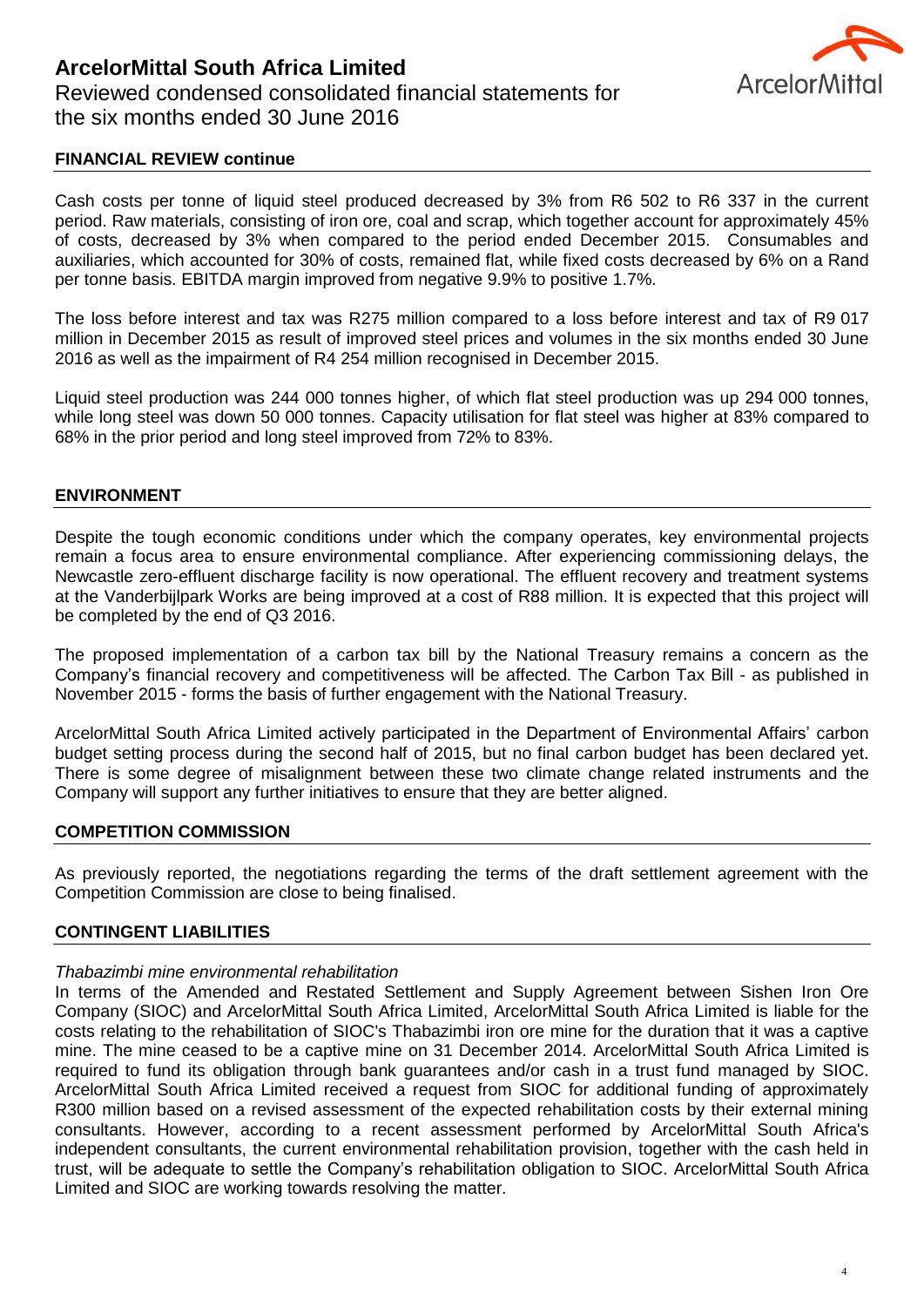

## **DIVIDENDS**

No dividends were declared for the six months ended 30 June 2016.

#### **EVRAZ HIGHVELD STEEL AND VANADIUM LIMITED**

ArcelorMittal South Africa Limited and the Industrial Development Corporation (IDC) are investigating options, together with the Business Rescue Practitioner of Evraz Highveld Steel and Vanadium Limited (Highveld), of supplying blooms and slabs to Highveld for processing into heavy structural steel. If successful, this could result in the re-opening of the heavy section mill by the Business Rescue Practitioner, making available the supply of heavy structural products into the South African Market. It is anticipated that the blooms and slabs would be processed by the heavy section mill into heavy structural steel initially in terms of a one-year agreement. The possibility of ArcelorMittal South Africa Limited and the IDC having the option, (at their sole discretion) to acquire the heavy section mill, after a period of one year, is also being considered. If the agreement for the supply of blooms and slabs is implemented, this should have a positive impact on the revenue of ArcelorMittal South Africa Limited due to increased volumes. Shareholders will be advised of further developments.

## **CHANGES TO THE BOARD OF DIRECTORS**

Wim de Klerk was appointed as chief executive officer (CEO) and executive director of the company with effect from 1 July 2016.

Dean Subramanian, who was acting CEO, will resume his position as chief financial officer (CFO) and Gerhard van Zyl, who was acting CFO, will resume his position as senior manager in the Finance function.

Paul O'Flaherty resigned as a non-executive director on the ArcelorMittal South Africa Board with effect from 20 July 2016. Davinder Chugh and Mark Vereecke both resigned as non-executive directors with effect from 15 July 2016.

Henri Blaffart and David Clarke were appointed as non–executive directors to the ArcelorMittal South Africa Board with effect from 19 July 2016.

## **OUTLOOK FOR THE SECOND HALF OF 2016**

Although the average net realisable steel price is expected to improve, costs are also expected to increase in H2 2016. Under the current trading conditions, shipments are expected to remain consistent with H1 2016. Changes in the exchange rate will also have an important financial impact on the Company's performance.

On behalf of the board of directors

**WA de Klerk D Subramanian** Chief executive officer **Chief financial officer** 

19 July 2016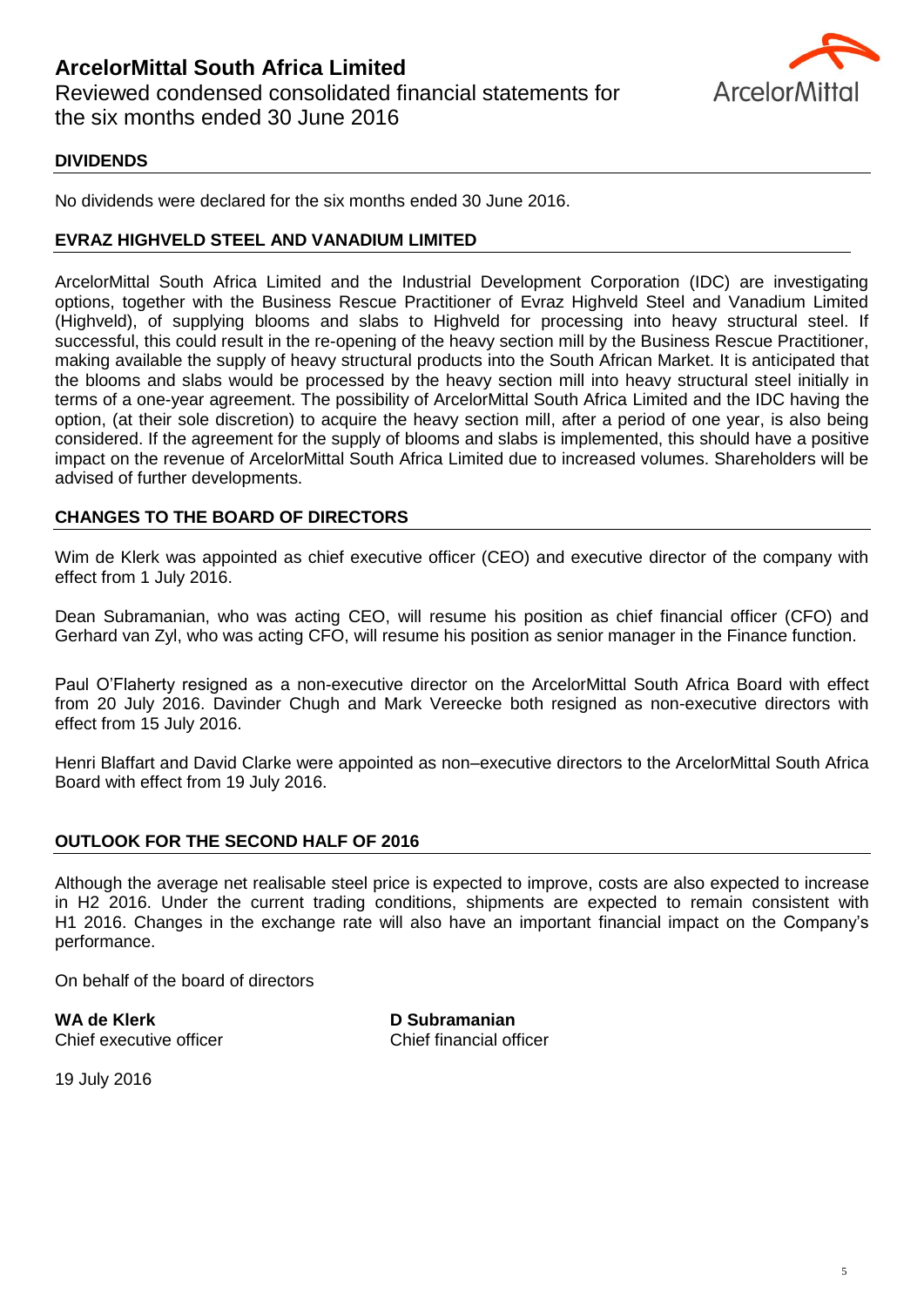Reviewed condensed consolidated financial statements for the six months ended 30 June 2016

# **OTHER INFORMATION**

#### **Registered Office**

ArcelorMittal South Africa Limited Room N3-5, Main Building Delfos Boulevard, Vanderbijlpark, 1911

#### **Non-executive**

PM Makwana\* (Chairman) H Blaffartº L Cele\* **D** Clarke<sup>■</sup> RK Kothari+ NP Mnxasana\* JRD Modise\* LP Mondi N Nicolau\*

#### **Company secretary**  Nomonde Bam

**Sponsor** 

J.P. Morgan Equities South Africa Proprietary Limited 1 Fricker Road, Illovo, 2196 Private Bag X9936, Sandton, 2146

#### *Citizen of Australia*

*º Citizen of Belgium*

*+ Citizen of India*

*\* Independent non-executive*

## **Executive**

WA de Klerk (Chief executive officer) D Subramanian (Chief financial officer)

## **Release date**

29 July 2016

## **Transfer Secretaries**

Computershare Investor Services Proprietary Limited 70 Marshall Street, Johannesburg, 2001 PO Box 61051, Marshalltown, Johannesburg, 2107

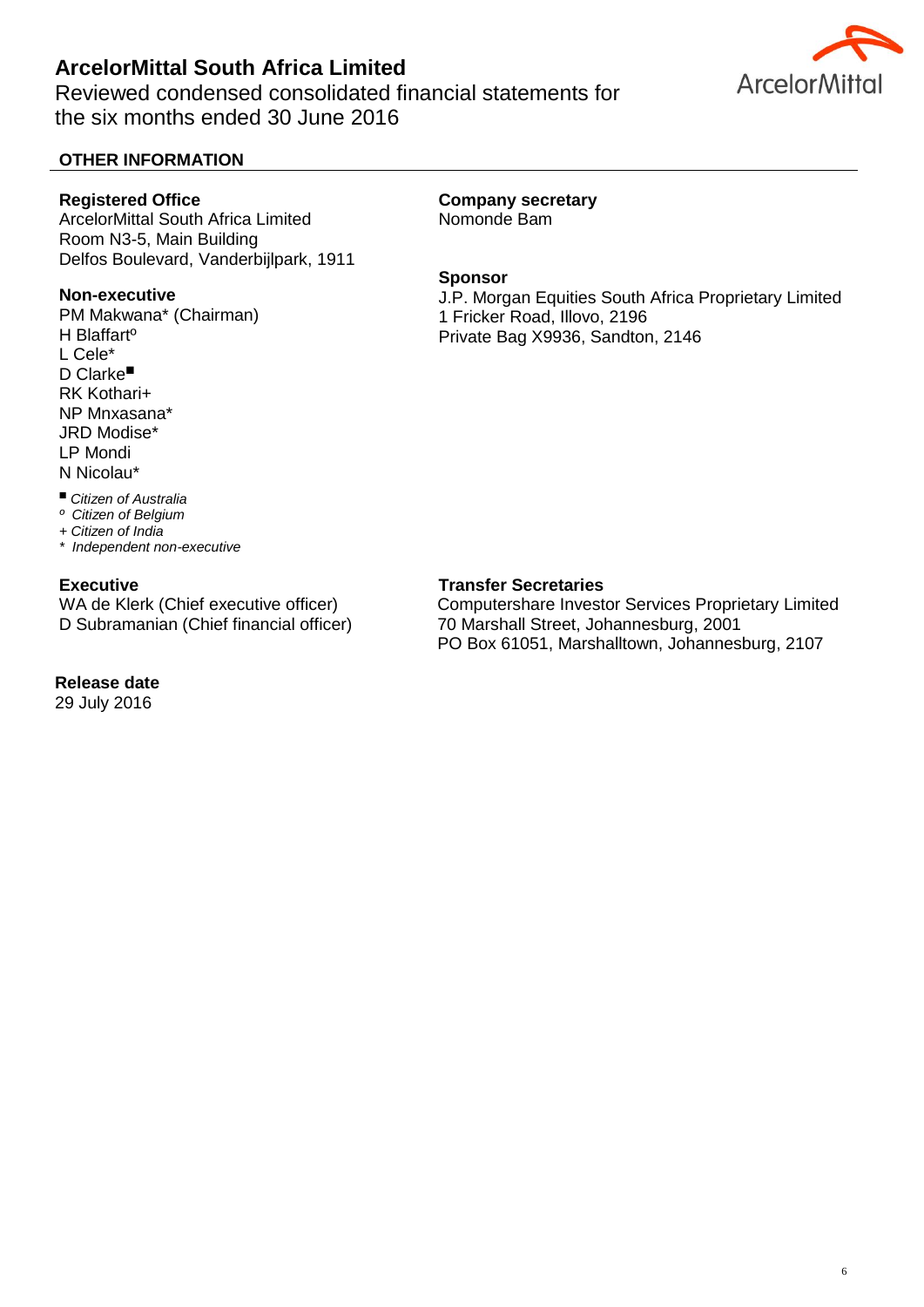Reviewed condensed consolidated financial statements for the six months ended 30 June 2016



# **CONDENSED CONSOLIDATED STATEMENT OF COMPREHENSIVE INCOME**

|                 | <b>Six months ended</b> |                  | In millions of Rands                                       | Year ended       |
|-----------------|-------------------------|------------------|------------------------------------------------------------|------------------|
| 30 June 2016    | 30 June 2015            | 31 December 2015 |                                                            | 31 December 2015 |
| <b>Reviewed</b> | Reviewed                | Unaudited        |                                                            | Audited          |
| 17 006          | 16 443                  | 14 698           | Revenue                                                    | 31 141           |
| (9519)          | (10954)                 | (8 229)          | Raw materials and consumables used                         | (19183)          |
| (1993)          | (1826)                  | (2 201)          | Employee costs                                             | (4027)           |
| (1965)          | (1855)                  | (1969)           | Energy                                                     | (3824)           |
|                 |                         |                  | Movement in inventories of finished goods and work in      |                  |
| (405)           | 1597                    | (2054)           | progress                                                   | (457)            |
| (518)           | (676)                   | (670)            | Depreciation                                               | (1346)           |
| (12)            | (12)                    | (11)             | Amortisation of intangible assets                          | (23)             |
| (2863)          | (2690)                  | (4327)           | Other operating expenses                                   | (7017)           |
| (269)           | 27                      | (4763)           | Profit/(loss) from operations                              | (4736)           |
| (6)             |                         | (310)            | Impairment of other assets                                 | (310)            |
|                 |                         |                  | Impairment of property, plant and equipment and intangible |                  |
|                 |                         | (3944)           | assets                                                     | (3944)           |
| 86              | 66                      | 109              | Finance and investment income                              | 175              |
| (362)           | (418)                   | (790)            | Finance costs                                              | (1 208)          |
| 108             | 160                     | 35               | Income from equity accounted investments (net of tax)      | 195              |
| (443)           | (165)                   | (9663)           | Loss before tax                                            | (9828)           |
| (7)             | 54                      | 1 1 3 9          | Income tax credit/(expense)                                | 1 1 9 3          |
| (450)           | (111)                   | (8524)           | Loss for the period                                        | (8635)           |
|                 |                         |                  | Other comprehensive income/(loss)                          |                  |
|                 |                         |                  | Items that may be reclassified subsequently to profit or   |                  |
|                 |                         |                  | loss:                                                      |                  |
|                 |                         |                  | Exchange differences on translation of foreign             |                  |
| (209)           | 209                     | 1 0 2 3          | operations                                                 | 1 2 3 2          |
|                 |                         |                  | Gains/(losses) on available-for-sale investment taken to   |                  |
| 43              | 60                      | (41)             | equity                                                     | 19               |
|                 |                         |                  | Share of other comprehensive income/(loss) of equity       |                  |
| 39              | 71                      | 8                | accounted investments                                      | 79               |
| (577)           | 229                     | (7534)           | Total comprehensive income/(loss) for the period           | (7305)           |
|                 |                         |                  | Loss attributable to:                                      |                  |
| (450)           | (111)                   | (8524)           | Owners of the company                                      | (8635)           |
|                 |                         |                  | Total comprehensive income/(loss) attributable to:         |                  |
| (577)           | 229                     | (7534)           | Owners of the company                                      | (7305)           |
|                 |                         |                  | Attributable loss per share (cents)                        |                  |
| (44)            | (28)                    | (2125)           | - basic                                                    | (2 152)          |
| (44)            | (28)                    | (2125)           | - diluted                                                  | (2 152)          |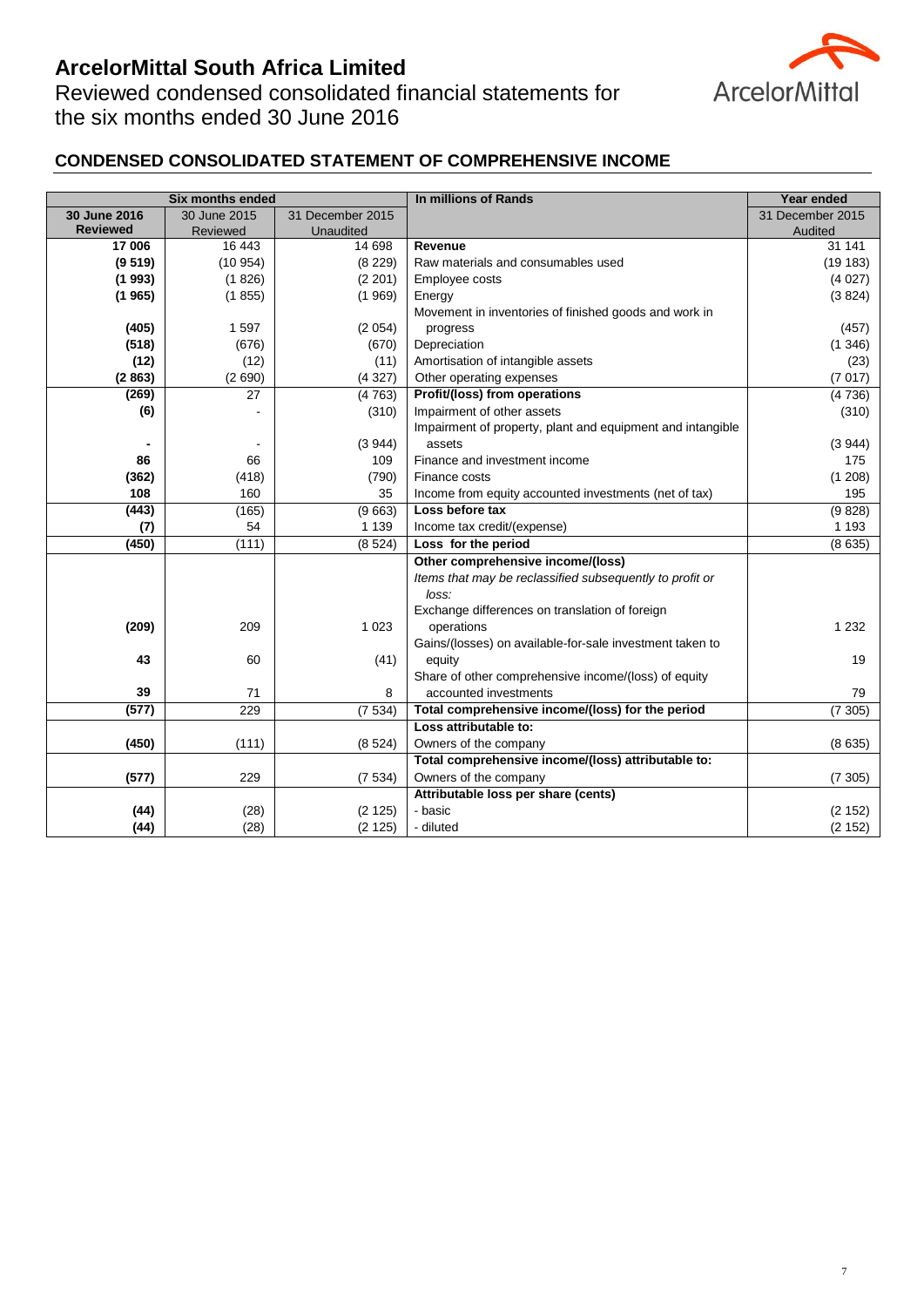Reviewed condensed consolidated financial statements for the six months ended 30 June 2016



# **CONDENSED CONSOLIDATED STATEMENT OF FINANCIAL POSITION**

|                                     | As at           |                 |                  |
|-------------------------------------|-----------------|-----------------|------------------|
|                                     | 30 June 2016    | 30 June 2015    | 31 December 2015 |
| In millions of Rands                | <b>Reviewed</b> | <b>Reviewed</b> | Audited          |
| <b>Assets</b>                       |                 |                 |                  |
| <b>Non-current assets</b>           | 17 567          | 20 297          | 17 634           |
| Property, plant and equipment       | 12 046          | 15719           | 11 859           |
| Intangible assets                   | 115             | 122             | 112              |
| Equity accounted investments        | 5 0 3 7         | 4 0 3 7         | 5 0 9 0          |
| Other financial assets              | 369             | 419             | 573              |
| <b>Current assets</b>               | 15 4 26         | 14 6 68         | 13 3 28          |
| Inventories                         | 9436            | 11 493          | 9 3 8 5          |
| Trade and other receivables         | 3 1 3 3         | 2704            | 1666             |
| Taxation                            | 74              | 73              | 75               |
| Other financial assets              | 24              | 20              | 38               |
| Cash and bank balances              | 2759            | 378             | 2 1 6 4          |
| Non - current asset held for sale   |                 | 298             |                  |
| <b>Total assets</b>                 | 32 993          | 35 263          | 30 962           |
| <b>Equity and Liabilities</b>       |                 |                 |                  |
| Shareholders' equity                | 17416           | 20 966          | 13 472           |
| Stated capital                      | 4537            | 37              | 37               |
| Non-distributable reserves          | 177             | (899)           | 175              |
| Retained income                     | 12702           | 21828           | 13 260           |
| <b>Non-current liabilities</b>      | 3 4 6 3         | 3 2 8 8         | 3 3 2 4          |
| Other payables                      | 336             | 223             | 236              |
| Finance lease obligations           | 159             | 225             | 193              |
| Deferred income tax liability       | 4               | 1 1 4 2         |                  |
| Non-current provisions              | 2964            | 1698            | 2895             |
| <b>Current liabilities</b>          | 12 114          | 11 009          | 14 166           |
| Trade payables                      | 9 1 3 4         | 6558            | 7761             |
| <b>Borrowings</b>                   | 1749            | 2 9 0 0         | 5 0 2 9          |
| Finance lease obligations           | 66              | 71              | 63               |
| <b>Current provisions</b>           | 249             | 282             | 541              |
| Other payables                      | 835             | 1 1 9 2         | 758              |
| Other financial liabilities         | 81              | 6               | 14               |
| <b>Total equity and liabilities</b> | 32 993          | 35 263          | 30 962           |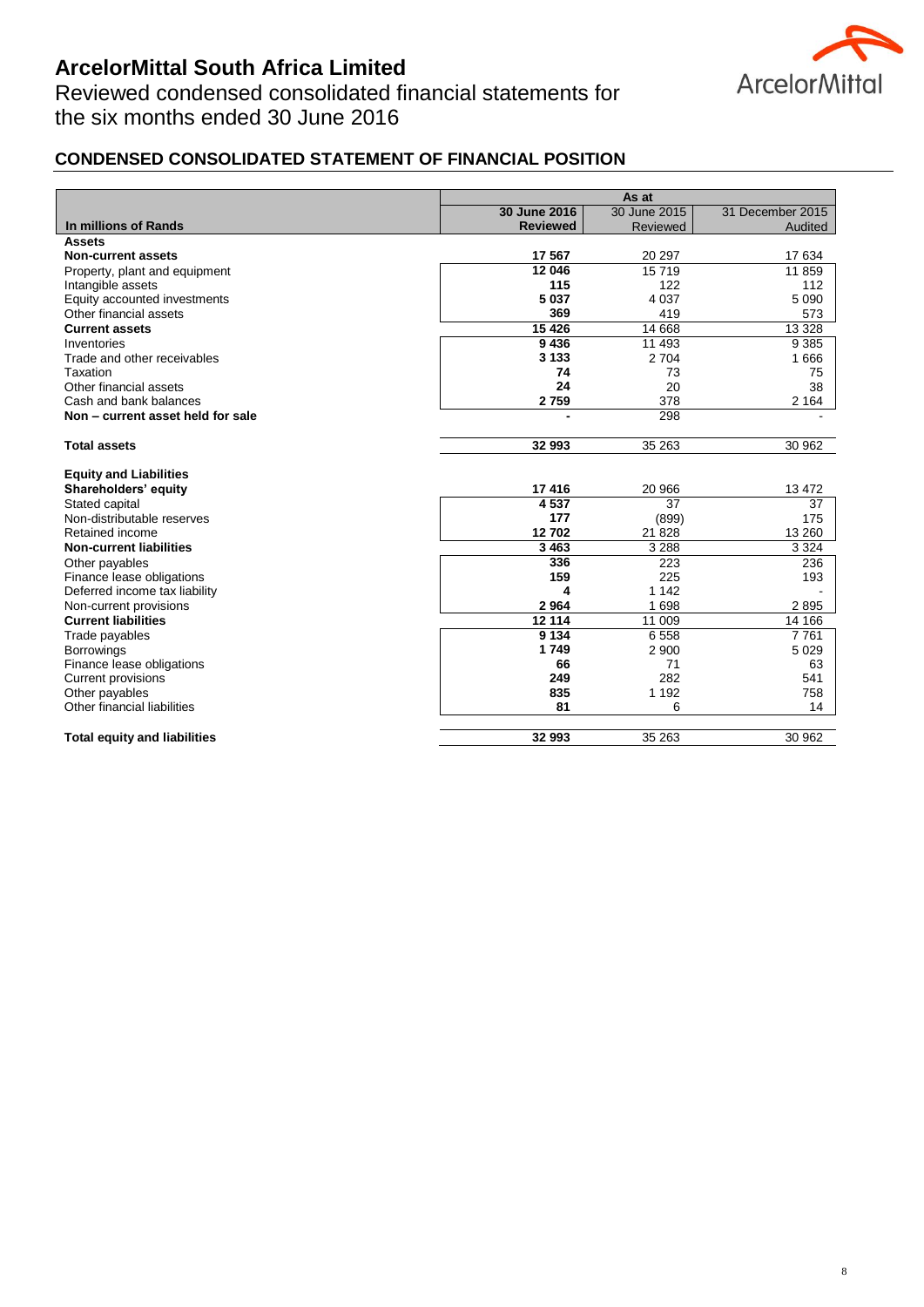Reviewed condensed consolidated financial statements for the six months ended 30 June 2016



# **CONDENSED CONSOLIDATED STATEMENT OF CASH FLOWS**

|                 | <b>Six months ended</b> |                  |                                               | <b>Year ended</b> |
|-----------------|-------------------------|------------------|-----------------------------------------------|-------------------|
| 30 June 2016    | 30 June 2015            | 31 December 2015 |                                               | 31 December 2015  |
| <b>Reviewed</b> | Reviewed                | <b>Unaudited</b> | In millions of Rands                          | Audited           |
|                 |                         |                  | Cash inflow/(outflow) from operating          |                   |
| 191             | (1086)                  | (21)             | activities                                    | (1107)            |
| 592             | (727)                   | 463              | Cash generated from/(utilised in) operations  | (264)             |
| 33              | 4                       | 5                | Interest income                               | 9                 |
| (226)           | (242)                   | (312)            | Finance cost                                  | (554)             |
| (2)             | (35)                    | (5)              | Income tax paid                               | (40)              |
| (206)           | (86)                    | (172)            | Realised foreign exchange movement            | (258)             |
| (771)           | (835)                   | (305)            | Cash outflows from investing activities       | (1 140            |
| (754)           | (630)                   | (534)            | Investment to maintain operations             | (1164)            |
| (42)            | (26)                    | (66)             | Investment to expand operations               | (92)              |
|                 |                         |                  | Decrease/(increase) in equity accounted       |                   |
|                 | (306)                   | 298              | investment                                    | (8)               |
| 21              | 4                       | (2)              | Proceeds from disposal of assets              | 2                 |
| 3               | 3                       | 5                | Investment income - interest                  | $\,8\,$           |
|                 | 120                     | (6)              | Dividend from equity accounted investments    | 114               |
| 1 1 8 9         | 1848                    | 2 0 8 9          | Cash inflows from financing activities        | 3 9 3 7           |
|                 |                         |                  | (Decrease)/increase in borrowings and finance |                   |
| (3311)          | 1848                    | 2089             | lease obligations                             | 3 9 3 7           |
| 4500            |                         |                  | <b>Rights issue</b>                           |                   |
|                 |                         |                  | Increase/(decrease) in cash and cash          |                   |
| 609             | (73)                    | 1763             | equivalents                                   | 1 6 9 0           |
| (14)            | (3)                     | 23               | Effect of foreign exchange rate changes       | 20                |
|                 |                         |                  | Cash and cash equivalents at beginning of     |                   |
| 2 1 6 4         | 454                     | 378              | period                                        | 454               |
| 2759            | 378                     | 2 1 6 4          | Cash and cash equivalents at end of period    | 2 1 6 4           |

## **NOTES TO THE REVIEWED CONDENSED CONSOLIDATED FINANCIAL STATEMENTS FOR THE PERIOD ENDED 30 JUNE 2016**

#### **1. Reporting entity**

ArcelorMittal South Africa Limited is a public company domiciled in the Republic of South Africa and listed on the JSE Limited. These condensed consolidated financial statements for the six months ended 30 June 2016 comprise the Company and its subsidiaries (together referred to as the "Group"). The Group is one of the largest steel producers on the African continent.

## **2. Basis of preparation**

The condensed consolidated financial statements were prepared in accordance with and containing the information required by IAS 34: Interim Financial Reporting, as well as the SAICA Financial Reporting Guides as issued by the Accounting Practices Committee, Financial Pronouncements as issued by Financial Reporting Standards Council and the requirements of the Companies Act of South Africa.

The condensed consolidated financial statements were prepared under the supervision of Mr. D Subramanian CA(SA), the Group's chief financial officer.

#### **3. Significant accounting policies**

These condensed consolidated financial statements were prepared using accounting policies that comply with International Financial Reporting Standards. The accounting policies in the condensed consolidated financial statements for the six months ended 30 June 2016 have been prepared on the historical cost basis, except for the revaluation of certain financial instruments. The accounting policies and methods of computation applied in the presentation of the financial results of the Group are consistent with those applied for the year ended 31 December 2015.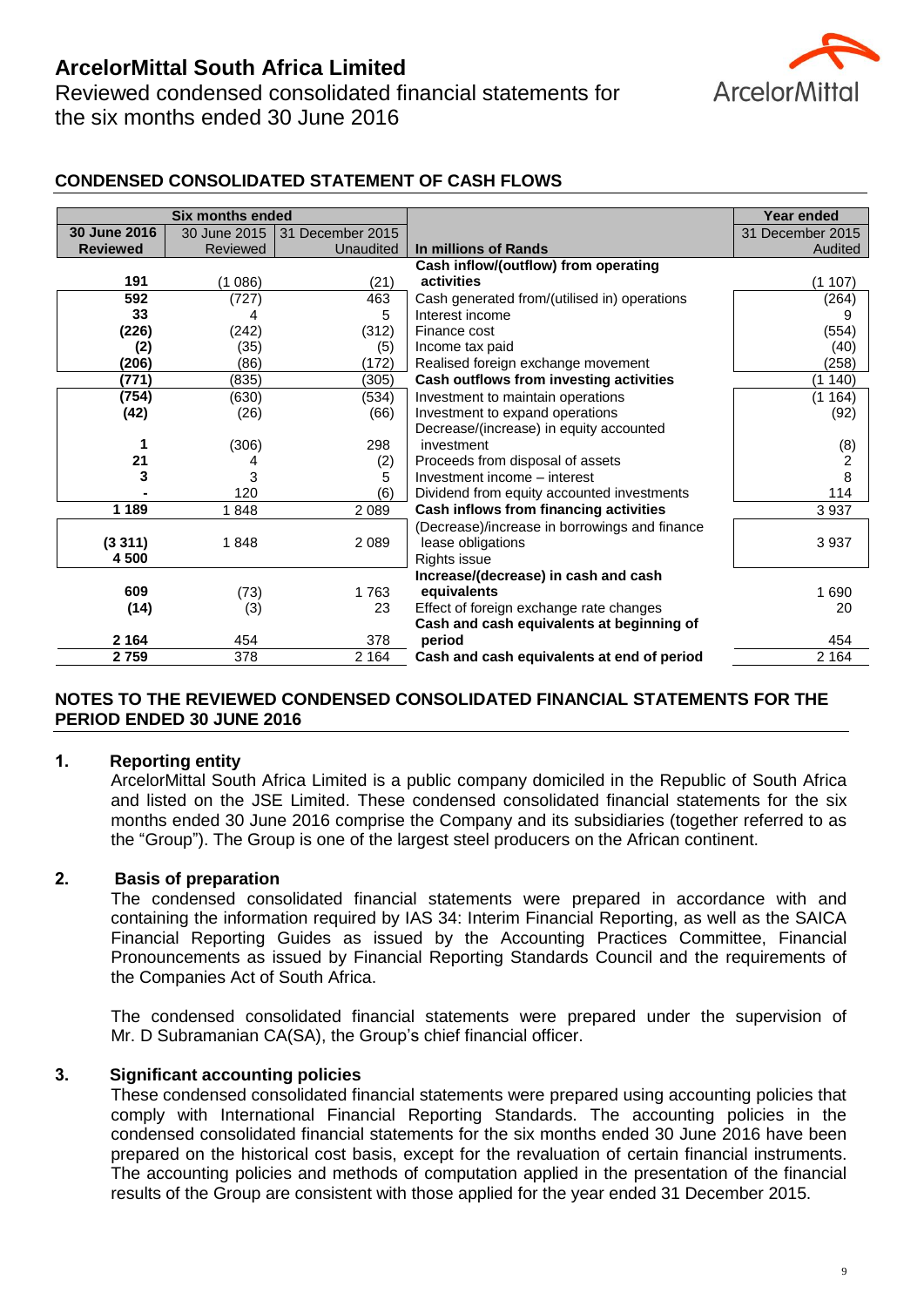

Reviewed condensed consolidated financial statements for the six months ended 30 June 2016

## **NOTES TO THE REVIEWED CONDENSED CONSOLIDATED FINANCIAL STATEMENTS FOR THE PERIOD ENDED 30 JUNE 2016 continue**

There were no new or revised accounting standards adopted that could have a material impact on the condensed consolidated financial statements.

# **4. Capital expenditure commitments**

|                                                   |       | Six months ended     |         |                               | Year ended       |
|---------------------------------------------------|-------|----------------------|---------|-------------------------------|------------------|
| <b>30 June 2016</b> 30 June 2015 31 December 2015 |       |                      |         |                               | 31 December 2015 |
| <b>Reviewed</b><br>Reviewed<br>Unaudited          |       | In millions of Rands | Audited |                               |                  |
|                                                   | 1 162 | 607                  | 992     | Contracted                    | 992              |
|                                                   | 1070  | 530                  | 745     | Authorised but not contracted | 745              |

# **5. Related party transactions**

The Group is controlled by ArcelorMittal Holdings AG, which effectively owns 69% (Dec 2015: 52%) (treasury shares held by Vicva Investments and Trading Nine (Pty) Ltd (Vicva) are excluded from the number of shares outstanding and the Ikageng Broad Based Employee Share Trust (Ikageng) are also excluded until such time that the shares can vote) of the Group's shares. During the year, the Company and its subsidiaries, in the ordinary course of business, entered into various sale and purchase transactions with associates and joint ventures. These transactions are concluded at arm's length. At 30 June 2016, the outstanding ArcelorMittal Holdings AG loan amounted to nil (Dec 2015 R3 200 million). Interest is payable at three months Jibar plus 2.125% and an amount of R37 million (2015 R126 million) was incurred for the six months ended 30 June 2016.

## **6. Fair value measurements**

Certain of the Group's financial assets and financial liabilities are measured at fair value at the end of each reporting period. The following table gives information about how the fair values of these financial assets and financial liabilities are determined, particularly the valuation techniques and inputs used.

| <b>Financial assets</b> | Fair values as at period ended |                 |                                                   | Fair value | Valuation techniques and key |
|-------------------------|--------------------------------|-----------------|---------------------------------------------------|------------|------------------------------|
| In millions of Rands    |                                |                 | <b>30 June 2016</b> 30 June 2015 31 December 2015 | hierarchy  | inputs                       |
|                         | <b>Reviewed</b>                | <b>Reviewed</b> | Audited                                           |            |                              |
| Available for sale      |                                |                 |                                                   |            | Quoted prices in an active   |
|                         | 120                            | 119             | 78                                                | Level 1    | market                       |
| Held for trading        |                                |                 |                                                   |            | Quoted prices in an active   |
| assets                  | 24                             | 20              | 38                                                | Level 1    | market                       |
| Held for trading        |                                |                 |                                                   |            | Quoted prices is an active   |
| liabilities             | 81                             | 6               | 14                                                | Level 1    | market                       |

Level 1: Fair value measurements are those derived from unadjusted quoted prices in active markets for identical assets or liabilities.

# **7. Effective tax rate**

The effective tax rate of 2% (compared to the statutory tax rate of 28%) for the six months ended 30 June 2016 is primarily as a result of not recognising the deferred tax asset on the available income tax losses. This reduces the effective tax rate by approximately 41%. Management believes that the turnaround initiatives will result in the Group returning to profitability at some point in the future. However, based on considerations presented, management believes it is premature to conclude at this stage that it is more likely than not for sufficient future taxable profits to be available against which the full proposed deferred tax asset can be used.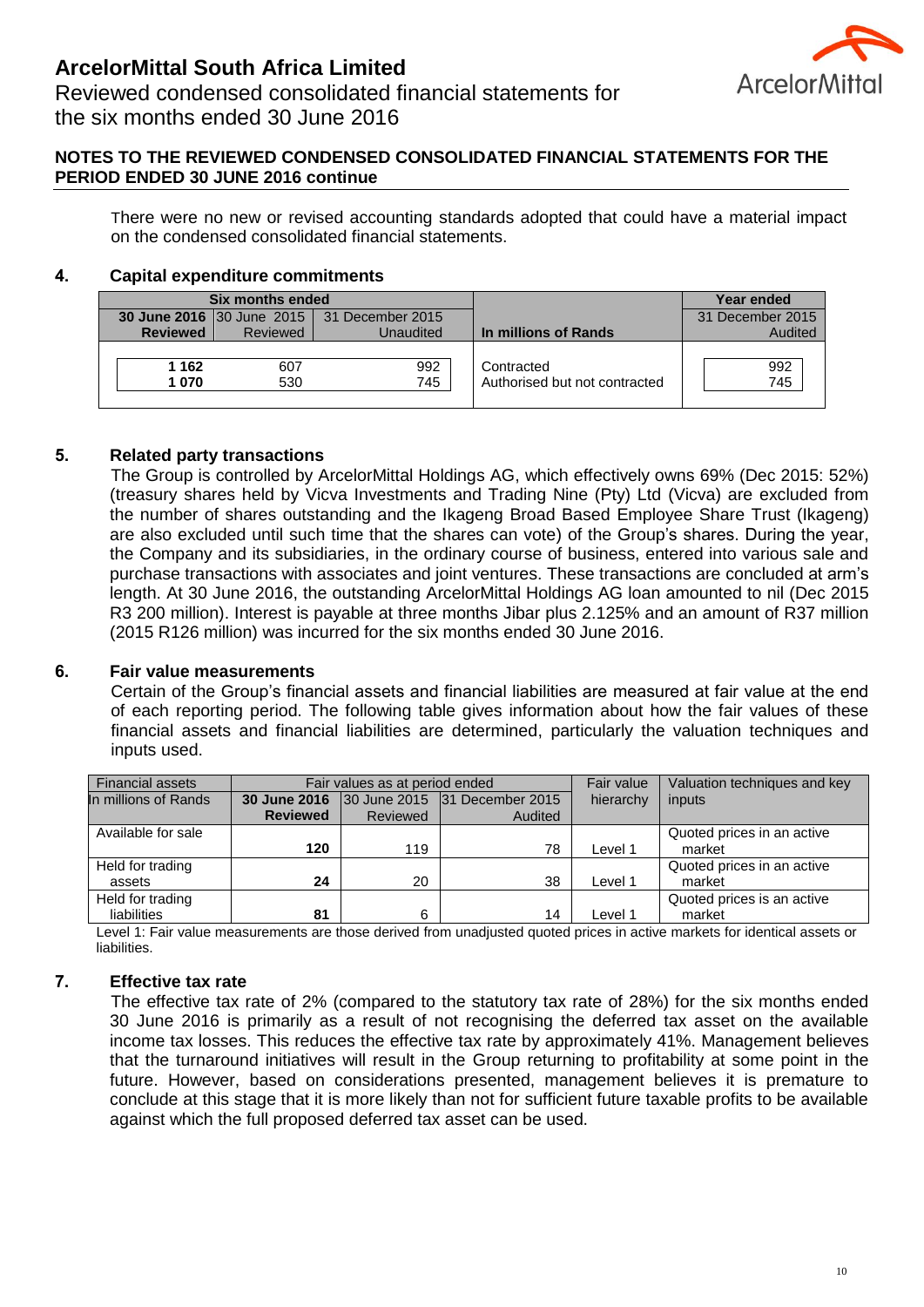

Reviewed condensed consolidated financial statements for the six months ended 30 June 2016

# **NOTES TO THE REVIEWED CONDENSED CONSOLIDATED FINANCIAL STATEMENTS FOR THE PERIOD ENDED 30 JUNE 2016 (continued)**

## **8. Competition Commission**

As previously reported, the negotiations regarding the terms of the draft settlement agreement with the Competition Commission are close to being finalised.

## **9. Contingent liabilities**

#### *Thabazimbi mine rehabilitation provision*

In terms of the Amended and Restated Settlement and Supply Agreement between Sishen Iron Ore Company (SIOC) and ArcelorMittal South Africa Limited, ArcelorMittal South Africa Limited is liable for the costs relating to the rehabilitation of SIOC's Thabazimbi iron ore mine for the duration that it was a captive mine. The mine ceased to be a captive mine on 31 December 2014. ArcelorMittal South Africa Limited is required to fund its obligation through bank guarantees and/or cash in a trust fund maintained by SIOC. ArcelorMittal South Africa Limited received a request from SIOC for additional funding of approximately R300 million, based on a revised assessment of the expected rehabilitation costs by their external mining consultants. However, according to a recent assessment performed by ArcelorMittal South Africa's independent consultants, the current environmental rehabilitation provision, together with the cash held in trust, will be adequate to settle the Group's rehabilitation obligation to SIOC. ArcelorMittal South Africa Limited and SIOC are working together to resolve the matter.

## **10. Going concern**

Due to the recently implemented import duties and the weak Rand/US dollar exchange rate, ArcelorMittal South Africa Limited expects improved sales volumes for the next 12 months. ArcelorMittal South Africa Limited is also intending to convert its short-term borrowing facilities to medium-term debt and is exploring various alternatives in this regard. The Group also continues to benefit from the full support of ArcelorMittal Holdings AG.

Based on the Group's 12-month funding plan and the initiatives as detailed above, the Board believes that the Group will have sufficient funds to pay its debts as they become due over the next 12 months, and therefore remains a going concern. The Group would like to re-emphasise that the local steel industry continues to be threatened by imports entering the market, primarily from China, despite the positive progress made on duties and designation initiatives to date. Shareholders are cautioned that the safeguard duties, fair pricing mechanism and other designation initiatives that the South African Government have committed to regarding the use of local steel for Government infrastructure projects, are essential to ensure the sustainability of the Group. Should these Government interventions not materialise in the next 12 months, there remains a material uncertainty regarding the ability of ArcelorMittal South Africa Limited and the local steel industry to continue operating without significant structural changes.

## **11. Subsequent events**

The directors are not aware of any matter or circumstances arising since the end of June 2016 to the date of this report that would significantly affect the operations, the results or financial position of the group.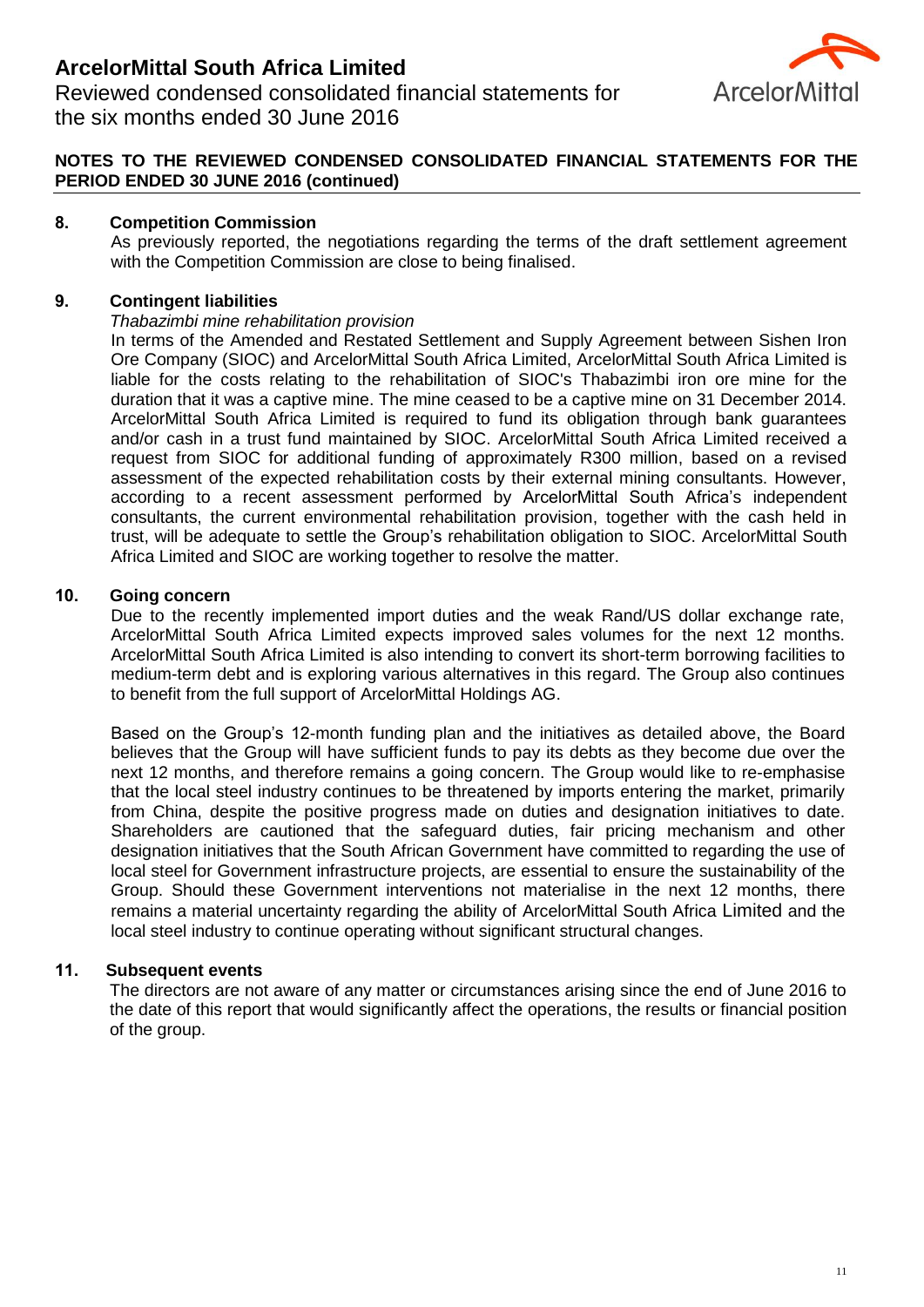

Reviewed condensed consolidated financial statements for the six months ended 30 June 2016

# **CONDENSED CONSOLIDATED STATEMENT OF CHANGES IN EQUITY**

| In millions of Rands                     | <b>Stated</b><br><b>Capital</b> | <b>Treasury</b><br>share<br>equity<br>reserve | <b>Other</b><br><b>reserves</b> | <b>Retained</b><br>earnings | <b>Total</b> |
|------------------------------------------|---------------------------------|-----------------------------------------------|---------------------------------|-----------------------------|--------------|
| Six months ended 30 June 2015 (Reviewed) |                                 |                                               |                                 |                             |              |
| Balance as at 31 December 2014           | 37                              | (3918)                                        | 2624                            | 21 979                      | 20722        |
| Total comprehensive income/(loss)        |                                 |                                               | 340                             | (111)                       | 229          |
| Share-based payment reserve              |                                 |                                               | 15                              |                             | 15           |
| Transfer of equity accounted earnings    |                                 |                                               | 40                              | (40)                        |              |
| Balance as at 30 June 2015 (Reviewed)    | 37                              | (3918)                                        | 3019                            | 21828                       | 20 966       |
| Six months ended 31 December 2015        |                                 |                                               |                                 |                             |              |
| Balance as at 30 June 2015               | 37                              | (3918)                                        | 3019                            | 21828                       | 20 966       |
| Total comprehensive income/(loss)        |                                 |                                               | 990                             | (8524)                      | (7534)       |
| Share-based payment reserve              |                                 |                                               | 40                              |                             | 40           |
| Transfer of equity accounted earnings    |                                 |                                               | 44                              | (44)                        |              |
| Balance as at 31 December 2015 (Audited) | 37                              | (3918)                                        | 4 0 9 3                         | 13 260                      | 13 472       |
| Six months ended 30 June 2016 (Reviewed) |                                 |                                               |                                 |                             |              |
| Balance as at 31 December 2015           | 37                              | (3918)                                        | 4 0 9 3                         | 13 260                      | 13 472       |
| Total comprehensive income/(loss)        |                                 |                                               | (127)                           | (450)                       | (577)        |
| Rights issue                             | 4 500                           |                                               |                                 |                             | 4 500        |
| Share-based payment reserve              |                                 |                                               | 21                              |                             | 21           |
| Transfer of equity accounted earnings    |                                 |                                               | 108                             | (108)                       |              |
| Balance as at 30 June 2016 (Reviewed)    | 4537                            | $(3918)^{*}$                                  | 4 0 9 5                         | 12702                       | 17416        |

\*Shares issued to Ikageng and Vicva are held as treasury shares

## **SEGMENT INFORMATION**

#### **Flat Steel Products**

|                 | Six months ended |                  |                                                | <b>Year ended</b> |
|-----------------|------------------|------------------|------------------------------------------------|-------------------|
| 30 June 2016    | 30 June 2015     | 31 December 2015 |                                                | 31 December 2015  |
| <b>Reviewed</b> | <b>Reviewed</b>  | Unaudited        |                                                | Audited           |
| 11 127          | 10 678           | 9 2 2 9          | Revenue (R million)                            | 19 907            |
| 10797           | 10 466           | 9017             | External                                       | 19 4 83           |
| 330             | 212              | 212              | Internal                                       | 424               |
| (118)           | 155              | (1424)           | EBITDA (R million) (unaudited)                 | (1 269)           |
| (1.1)           | 1.5              | (15.4)           | EBITDA margin (%)(unaudited)                   | (6.4)             |
| 6889            | 7 289            | 6458             | Average net realisable price (R/t) (unaudited) | 6891              |
| (339)           | (488)            | (485)            | Depreciation and amortisation (R million)      | (973)             |
| (406)           | (333)            | (2758)           | (Loss) from operations (R million)             | (3 091)           |
| (406)           | (333)            | (6332)           | (Loss) before interest and tax (R million)     | (6665)            |
|                 |                  |                  | <b>Unaudited information</b>                   |                   |
| 1 7 3 2         | 1707             | 1438             | Liquid steel production ('000 tonnes)          | 3 1 4 5           |
| 1489            | 1 3 5 8          | 1 3 2 0          | Steel sales ('000 tonnes)                      | 2678              |
| 1 1 4 6         | 983              | 932              | Local                                          | 1915              |
| 343             | 375              | 388              | Export                                         | 763               |
| 83              | 82               | 68               | Capacity utilisation (%)                       | 75                |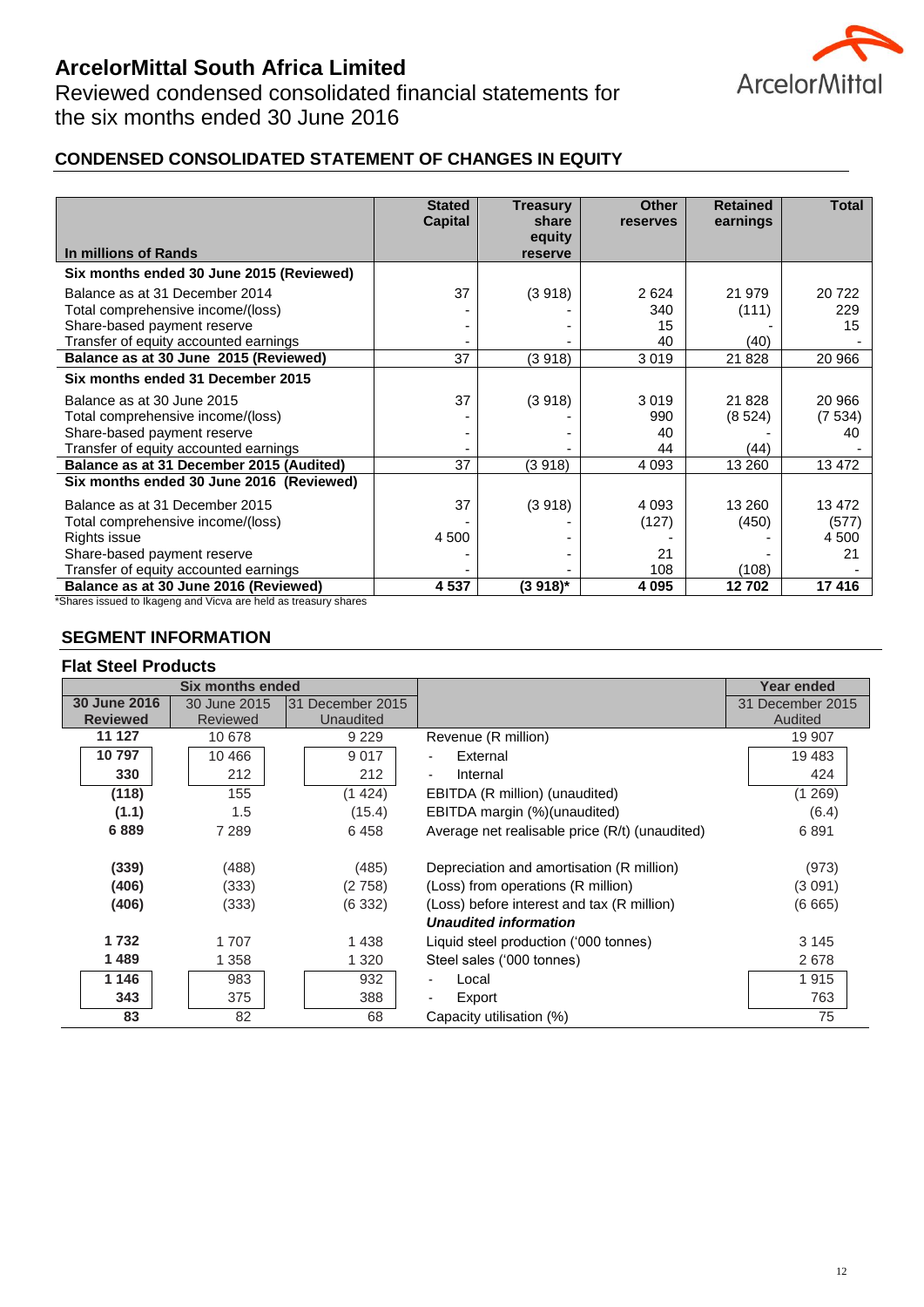Reviewed condensed consolidated financial statements for the six months ended 30 June 2016

# **ArcelorMittal**

# **Long Steel Products**

|                 | <b>Six months ended</b> |                  |                                                | <b>Year ended</b> |
|-----------------|-------------------------|------------------|------------------------------------------------|-------------------|
| 30 June 2016    | 30 June 2015            | 31 December 2015 |                                                | 31 December 2015  |
| <b>Reviewed</b> | <b>Reviewed</b>         | Unaudited        |                                                | Audited           |
| 5 5 9 3         | 5719                    | 5 1 5 3          | Revenue (R million)                            | 10872             |
| 5425            | 5 0 2 0                 | 4929             | External                                       | 9949              |
| 168             | 699                     | 224              | Internal<br>$\overline{\phantom{a}}$           | 923               |
| 152             | 18                      | (366)            | EBITDA (R million) (unaudited)                 | (348)             |
| 2.7             | 0.3                     | (7.1)            | EBITDA margin (%) (unaudited)                  | (3.2)             |
| 6758            | 7048                    | 5919             | Average net realisable price (R/t) (unaudited) | 6423              |
| (188)           | (197)                   | (194)            | Depreciation and amortisation (R million)      | (391)             |
| (12)            | (179)                   | (1047)           | (Loss) from operations (R million)             | (1 226)           |
| (12)            | (179)                   | (1417)           | (Loss) before interest and tax (R million)     | (1 596)           |
|                 |                         |                  | <b>Unaudited information</b>                   |                   |
| 788             | 856                     | 838              | Liquid steel production ('000 tonnes)          | 1694              |
| 753             | 674                     | 779              | Steel sales ('000 tonnes)                      | 1453              |
| 649             | 578                     | 546              | Local                                          | 1 1 2 4           |
| 104             | 96                      | 233              | Export                                         | 329               |
| 83              | 75                      | 72               | Capacity utilisation (%)                       | 73                |

# **Coke and Chemicals**

|                                 | <b>Six months ended</b>  |                               |                                            | <b>Year ended</b>           |
|---------------------------------|--------------------------|-------------------------------|--------------------------------------------|-----------------------------|
| 30 June 2016<br><b>Reviewed</b> | 30 June 2015<br>Reviewed | 31 December 2015<br>Unaudited |                                            | 31 December 2015<br>Audited |
| 811                             | 990                      | 809                           | Revenue (R million)                        | 799                         |
| 784                             | 957                      | 752                           | External<br>$\overline{\phantom{a}}$       | 1709                        |
| 27                              | 33                       | 57                            | Internal<br>$\overline{\phantom{a}}$       | 90                          |
| 97                              | 229                      | 198                           | EBITDA (R million) (unaudited)             | 427                         |
| 12,0                            | 23.1                     | 24.5                          | EBITDA margin (%) (unaudited)              | 23.7                        |
| (16)                            | (18)                     | (17)                          | Depreciation and amortisation (R million)  | (35)                        |
| 81                              | 211                      | 181                           | Profit from operations (R million)         | 392                         |
| 81                              | 211                      | 181                           | Profit before interest and tax (R million) | 392                         |
|                                 |                          |                               | <b>Unaudited information</b>               |                             |
| 157                             | 228                      | 178                           | Commercial coke produced ('000 tonnes)     | 406                         |
| 238                             | 252                      | 199                           | Commercial coke sales ('000 tonnes)        | 451                         |
| 37                              | 47                       | 49                            | Tar sales ('000 tonnes)                    | 96                          |

# **Corporate and other**

| <b>Six months ended</b> |              |                  |                                                    | <b>Year ended</b> |
|-------------------------|--------------|------------------|----------------------------------------------------|-------------------|
| 30 June 2016            | 30 June 2015 | 31 December 2015 |                                                    | 31 December 2015  |
| <b>Reviewed</b>         | Reviewed     | Unaudited        |                                                    | Audited           |
| 151                     | 239          | 142              | EBITDA (R million)                                 | 381               |
| 13                      | 15           | 15               | Depreciation and amortisation credit (R million)   | 30                |
| (96)                    | 74           | (1 296)          | Once – off items                                   | (1 222)           |
|                         |              |                  | Profit/(loss) from operations excluding once - off |                   |
| 164                     | 254          | 157              | items (R million)                                  | 411               |
| 62                      | 328          | 449)             | (Loss)/profit before interest and tax (R million)  | 1 1 2 1           |